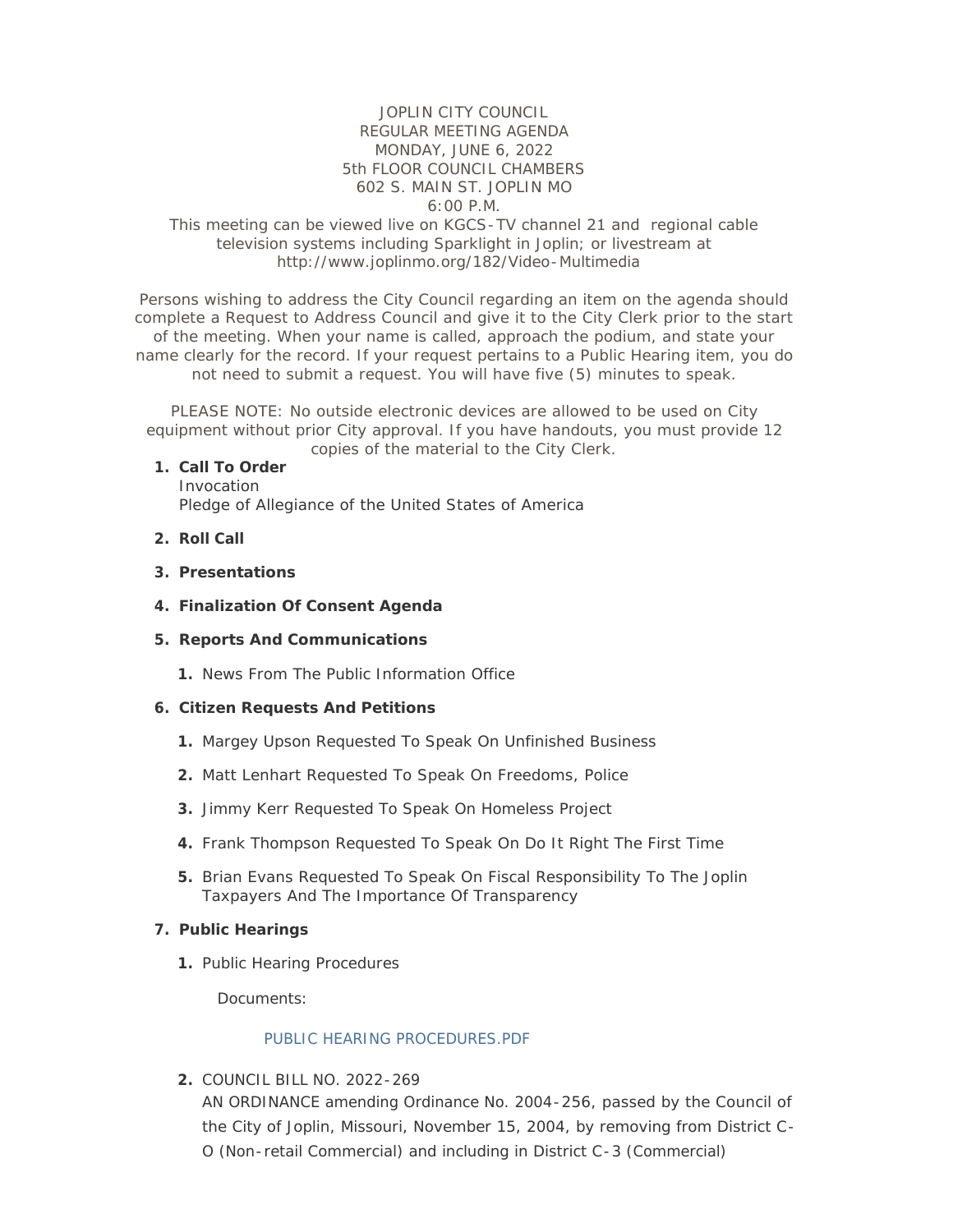property as described below and located at 309 W. 20th St., City of Joplin, Jasper County, Missouri.

Documents:

[CB 2022-269 MINUTES.PDF](http://www.joplinmo.org/AgendaCenter/ViewFile/Item/8557?fileID=51857) [CB 2022-269 STAFF REPORT.PDF](http://www.joplinmo.org/AgendaCenter/ViewFile/Item/8557?fileID=51858) [CB 2022-269 SUMMARY.PDF](http://www.joplinmo.org/AgendaCenter/ViewFile/Item/8557?fileID=51859) [CB 2022-269.PDF](http://www.joplinmo.org/AgendaCenter/ViewFile/Item/8557?fileID=51860)

COUNCIL BILL NO. 2022-270 **3.**

AN ORDINANCE amending Ordinance No. 2004-256, passed by the Council of the City of Joplin, Missouri, November 15, 2004, by removing from District C-3 (Commercial) and including in District R-3 (Apartment House) property as described below and located at 7415 E 32nd St., City of Joplin, Jasper County, Missouri.

Documents:

[CB 2022-270 MINUTES.PDF](http://www.joplinmo.org/AgendaCenter/ViewFile/Item/8558?fileID=51861) [CB 2022-270 STAFF REPORT.PDF](http://www.joplinmo.org/AgendaCenter/ViewFile/Item/8558?fileID=51862) [CB 2022-270 SUMMARY.PDF](http://www.joplinmo.org/AgendaCenter/ViewFile/Item/8558?fileID=51863) [CB 2022-270.PDF](http://www.joplinmo.org/AgendaCenter/ViewFile/Item/8558?fileID=51864)

COUNCIL BILL NO. 2022-271 **4.**

AN ORDINANCE amending Ordinance No. 2004-256, passed by the Council of the City of Joplin, Missouri, November 15, 2004, by removing from District R-1 (Single-family Residential) and including in District C-3 (Commercial) property as described below and located at 3101 N. Range Line Rd., City of Joplin, Jasper County, Missouri.

Documents:

[CB 2022-271 STAFF REPORT.PDF](http://www.joplinmo.org/AgendaCenter/ViewFile/Item/8559?fileID=51866) [CB 2022-271.PDF](http://www.joplinmo.org/AgendaCenter/ViewFile/Item/8559?fileID=51868) [CB 2022-271 MINUTES.PDF](http://www.joplinmo.org/AgendaCenter/ViewFile/Item/8559?fileID=51966) [CB 2022-271 SUMMARY.PDF](http://www.joplinmo.org/AgendaCenter/ViewFile/Item/8559?fileID=51967)

5. Case 034-22: Excess Property 909 Broadway St. A request to declare property surplus – City of Joplin.

Documents:

[CASE 034-22 MINUTES.PDF](http://www.joplinmo.org/AgendaCenter/ViewFile/Item/8551?fileID=51839) [CASE 034-22 STAFF REPORT.PDF](http://www.joplinmo.org/AgendaCenter/ViewFile/Item/8551?fileID=51840) [CASE 034-22 SUMMARY.PDF](http://www.joplinmo.org/AgendaCenter/ViewFile/Item/8551?fileID=51841)

6. Case 035-22: Excess Property 129 N. Maple Ave.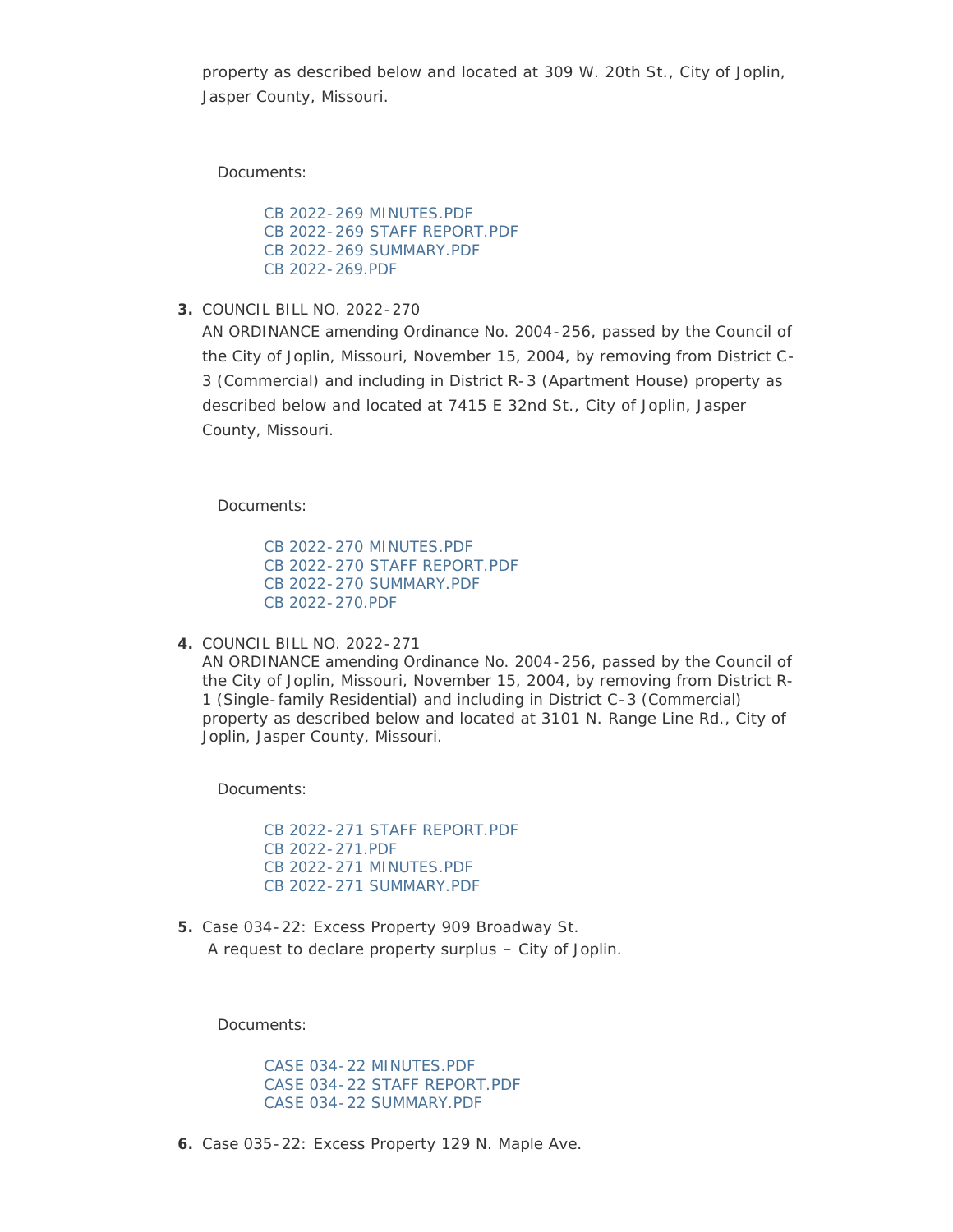[CASE 035-22 MINUTES.PDF](http://www.joplinmo.org/AgendaCenter/ViewFile/Item/8552?fileID=51842) [CASE 035-22 STAFF REPORT.PDF](http://www.joplinmo.org/AgendaCenter/ViewFile/Item/8552?fileID=51843) [CASE 035-22 SUMMARY.PDF](http://www.joplinmo.org/AgendaCenter/ViewFile/Item/8552?fileID=51844)

**7.** Case 036-22: Excess Property- 304 N. Cox Ave. A request to declare property surplus – City of Joplin.

Documents:

[CASE 036-22 MINUTES.PDF](http://www.joplinmo.org/AgendaCenter/ViewFile/Item/8553?fileID=51845) [CASE 036-22 STAFF REPORT.PDF](http://www.joplinmo.org/AgendaCenter/ViewFile/Item/8553?fileID=51846) [CASE 036-22 SUMMARY.PDF](http://www.joplinmo.org/AgendaCenter/ViewFile/Item/8553?fileID=51847)

Case 037-22: Excess Property 1513 E. Hill St. **8.** A request to declare property surplus – City of Joplin.

Documents:

[CASE 037-22 MINUTES.PDF](http://www.joplinmo.org/AgendaCenter/ViewFile/Item/8554?fileID=51848) [CASE 037-22 STAFF REPORT.PDF](http://www.joplinmo.org/AgendaCenter/ViewFile/Item/8554?fileID=51849) [CASE 037-22 SUMMARY.PDF](http://www.joplinmo.org/AgendaCenter/ViewFile/Item/8554?fileID=51850)

Case 038-22: Excess Property Southwest Corner Of E. North St. And N. St. **9.** Louis Ave., And Northwest Corner Of E. Furnace St. And N. St. Louis Ave. A request to declare property surplus – City of Joplin.

Documents:

[CASE 038-22 MINUTES.PDF](http://www.joplinmo.org/AgendaCenter/ViewFile/Item/8555?fileID=51851) [CASE 038-22 STAFF REPORT.PDF](http://www.joplinmo.org/AgendaCenter/ViewFile/Item/8555?fileID=51852) [CASE 038-22 SUMMARY.PDF](http://www.joplinmo.org/AgendaCenter/ViewFile/Item/8555?fileID=51853)

**10.** Case 039-22: Excess Property Approx. 200 Feet North Of The Intersection Of S. Ozark Ave. And E. 9th St. A request to declare property surplus – City of Joplin.

Documents:

[CASE 039-22 MINUTES.PDF](http://www.joplinmo.org/AgendaCenter/ViewFile/Item/8556?fileID=51854) [CASE 039-22 STAFF REPORT.PDF](http://www.joplinmo.org/AgendaCenter/ViewFile/Item/8556?fileID=51855) [CASE 039-22 SUMMARY.PDF](http://www.joplinmo.org/AgendaCenter/ViewFile/Item/8556?fileID=51856)

- **Consent Agenda 8.**
	- 1. Minutes Of May 16, 2022 City Council Meeting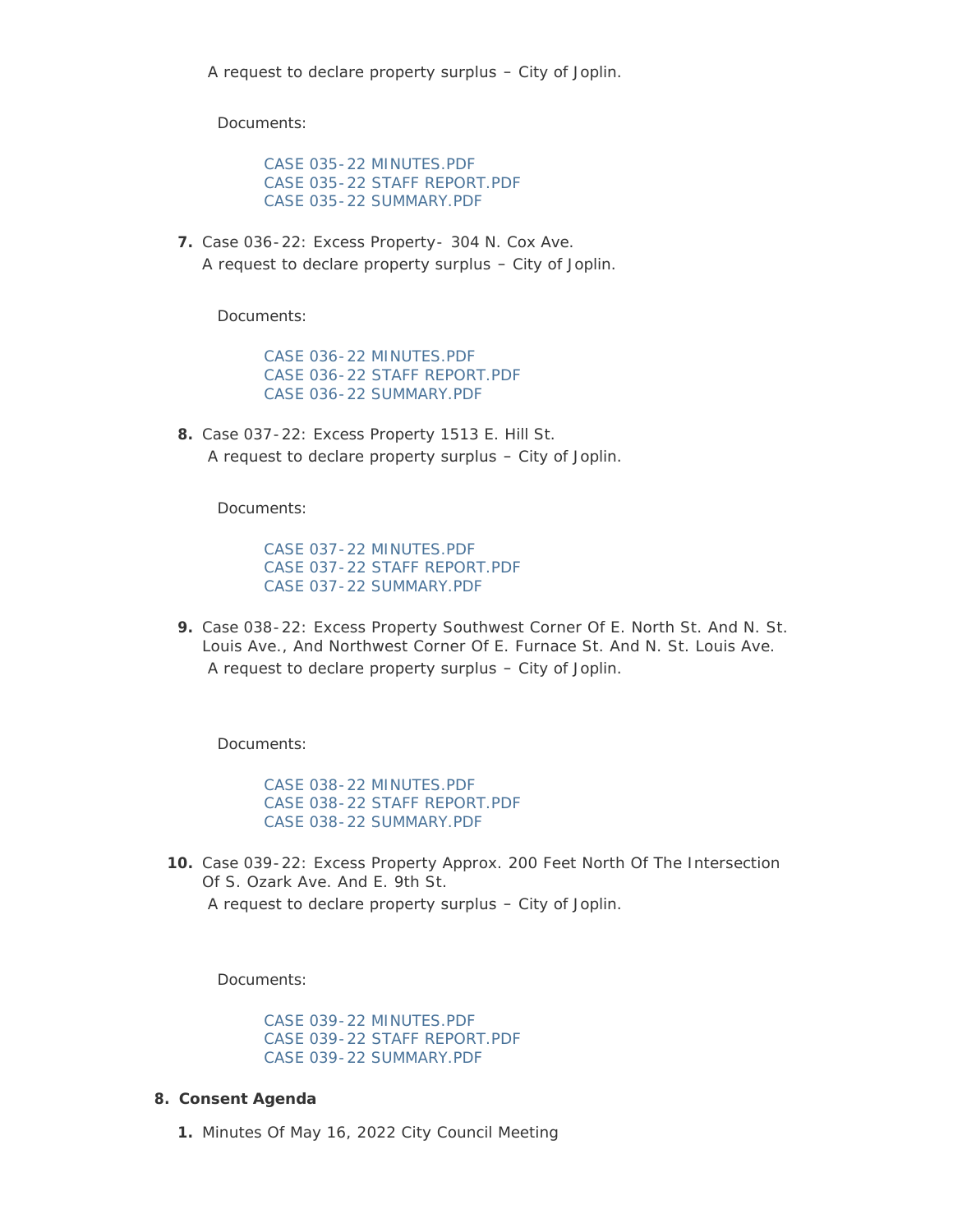### [MAY 16, 2022 -](http://www.joplinmo.org/AgendaCenter/ViewFile/Item/8575?fileID=51931) MINUTES.PDF

Minutes Of May 20, 2022 Special City Council Meeting **2.**

Documents:

### [MAY 20, 2022 SPECIAL MEETING MINUTES.PDF](http://www.joplinmo.org/AgendaCenter/ViewFile/Item/8584?fileID=51990)

COUNCIL BILL NO. 2022-121 **3.**

AN ORDINANCE approving an agreement and a purchase order for Five Hundred Seventy-five Thousand and 00/100 Dollars (\$575,000.00) with Ace Pipe Cleaning, Inc., for the 2022 Evaluation and Rehabilitation Toolbox for Wastewater Collection System Project; authorizing the City Manager or his designee to execute the same by and on behalf of the City of Joplin.

Documents:

### [CB2022-121.PDF](http://www.joplinmo.org/AgendaCenter/ViewFile/Item/8544?fileID=51542)

COUNCIL BILL NO. 2022-122 **4.**

AN ORDINANCE approving a work authorization with Allgeier, Martin and Associates, Inc. in the not to exceed amount of Ninety-Nine Thousand and 00/100 Dollars (\$99,000.00) for the Wastewater Collection System Rehabilitation Toolbox Project; and authorizing the City Manager or his designee to execute the same by and on behalf of the City of Joplin.

Documents:

# [CB2022-122.PDF](http://www.joplinmo.org/AgendaCenter/ViewFile/Item/8545?fileID=51543)

# **Resolutions 9.**

RESOLUTION NO. 2022-007 **1.**

Resolution 2022-007 – authorizing the filing of an application in pursuit of an American Rescue Plan Act (ARPA) stormwater infrastructure grant as administered by the Missouri Department of Natural Resources (MDNR).

Documents:

[ARPA STORMWATER GRANT RB.PDF](http://www.joplinmo.org/AgendaCenter/ViewFile/Item/8569?fileID=51908) [ARPA STORMWATER GRANT GS.PDF](http://www.joplinmo.org/AgendaCenter/ViewFile/Item/8569?fileID=51910) [MDNR RESOLUTION FORM \(STORMWATER\).PDF](http://www.joplinmo.org/AgendaCenter/ViewFile/Item/8569?fileID=51954)

RESOLUTION NO. 2022-008 **2.**

A RESOLUTION establishing a Proposition Public Safety Citizens Committee to assist with the August 2, 2022 election relating to the proposed property tax to improve and expand public safety services within the City.

Documents: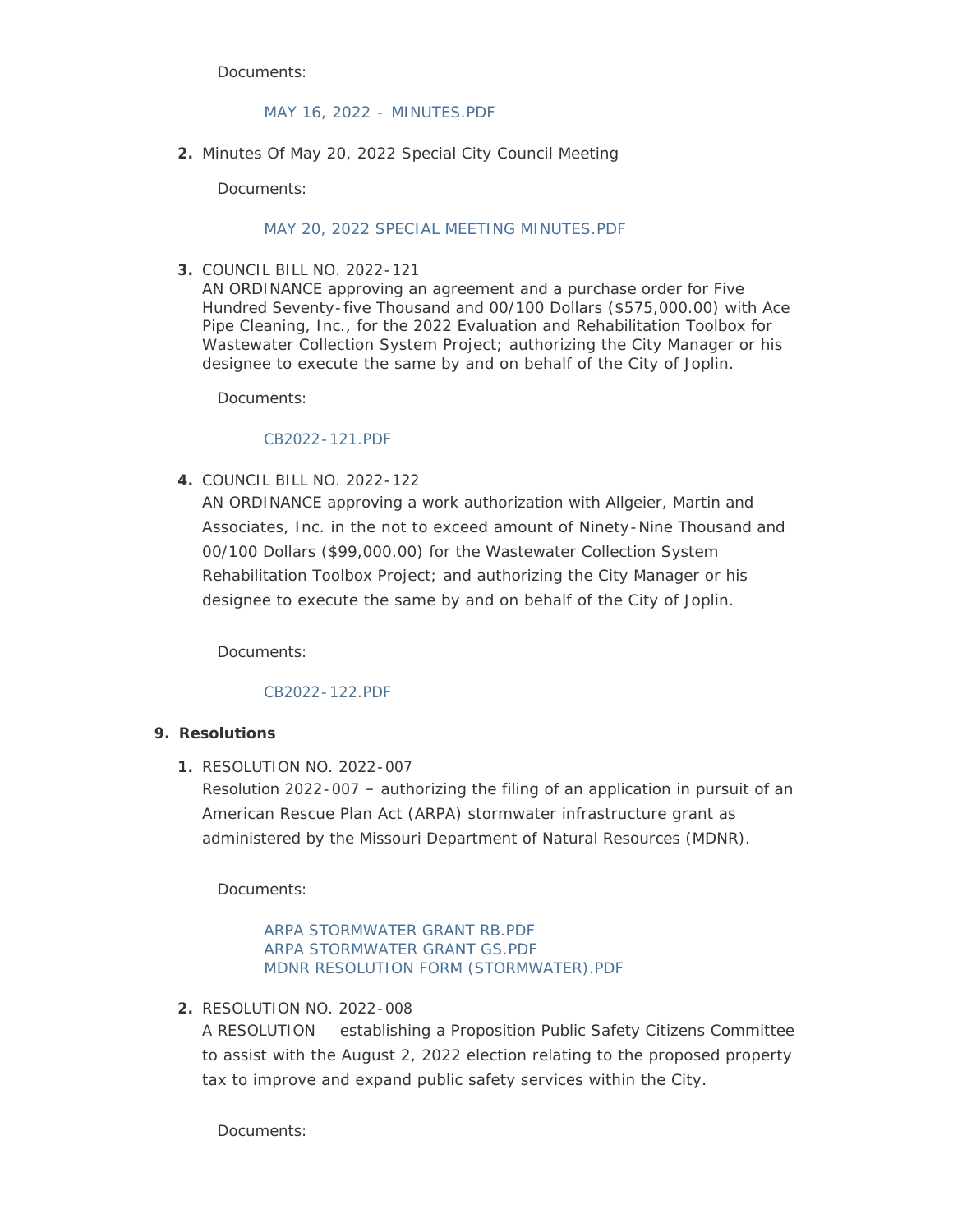[RESOLUTION 2022-008 SUMMARY PROPOSITION PUBLIC SAFETY](http://www.joplinmo.org/AgendaCenter/ViewFile/Item/8570?fileID=51912)  CITIZENS COMMITTEE.PDF [RESOLUTION 2022-008 PROP PUBLIC SAFETY CITIZENS](http://www.joplinmo.org/AgendaCenter/ViewFile/Item/8570?fileID=51911)  COMMITTEE.PDF

RESOLUTION NO. 2022-009 **3.**

A RESOLUTION of the City of Joplin, Missouri, authorizing the filing of an application in pursuit of an American Rescue Plan Act (ARPA) wastewater infrastructure grant as administered by the Missouri Department of Natural Resources (MDNR).

Documents:

[RS2022-009\\_SUMMARYSHEET\\_ARPA WASTEWATER GRANT.PDF](http://www.joplinmo.org/AgendaCenter/ViewFile/Item/8581?fileID=51951) [RS2022-009\\_RESOLUTION\\_ARPA WASTEWATER GRANT.PDF](http://www.joplinmo.org/AgendaCenter/ViewFile/Item/8581?fileID=51952) [RESOLUTION009-02.PDF](http://www.joplinmo.org/AgendaCenter/ViewFile/Item/8581?fileID=51956)

# **Ordinances - Emergency 10.**

COUNCIL BILL NO. 2022-126 **1.**

AN ORDINANCE authorizing the City of Joplin to enter into a work authorization with Allgeier, Martin and Associates, Inc., for engineering consultation services not to exceed the amount of One Hundred Seventeen Thousand and 00/100 Dollars (\$117,000.00) for Turkey Creek Waste Water Treatment Facility South Sludge Thickener and Oxidation Ditch Rotors on behalf of the City of Joplin and authorizing the City Manager or his designee to execute the same by and on behalf of the City of Joplin; and containing an emergency clause.

Documents:

JCN GS 2022-126 SUMMARY SHEET - SOUTH SLUDGE THICKENER AND OXIDATION DITCH.PDF [CB 2022-126-SOUTH SLUDGE THICKENER AND OXIDATION DITCH](http://www.joplinmo.org/AgendaCenter/ViewFile/Item/8582?fileID=51964)  ROTORS.PDF [WA AMA 22-012 TURKEY CRK WWTF S SLUDGE THICKENER OX](http://www.joplinmo.org/AgendaCenter/ViewFile/Item/8582?fileID=51965)  DITCH ROTORS.PDF

COUNCIL BILL NO. 2022-127 **2.**

AN ORDINANCE authorizing the City of Joplin to enter into an agreement with G&G Construction Company Inc., in the amount of One Hundred Seventy-Eight Thousand Four Hundred Seventy-Four and 00/100 Dollars (\$178,474.00) for construction services associated with the Joplin ADA Ramp Improvements project on behalf of the City of Joplin and authorizing the City Manager or his designee to execute the same by and on behalf of the City of Joplin; and containing an emergency clause.

Documents: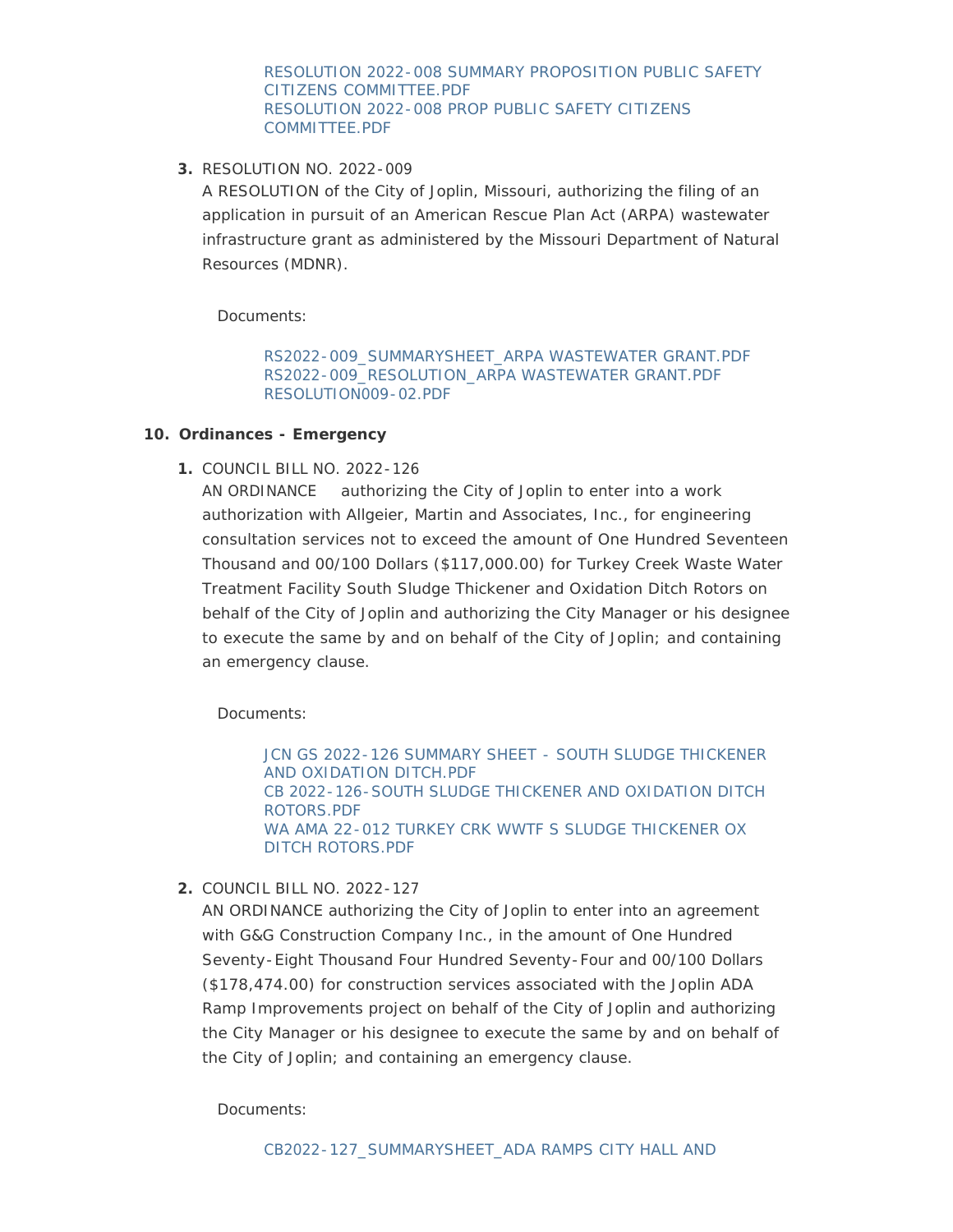AIRPORT.PDF [CB2022-127\\_ORDINANCE\\_ADA RAMPS CITY HALL AND AIRPORT.PDF](http://www.joplinmo.org/AgendaCenter/ViewFile/Item/8583?fileID=51969) [CB2022-127\\_BIDSUMMARY\\_ADA RAMPS CITY HALL AND](http://www.joplinmo.org/AgendaCenter/ViewFile/Item/8583?fileID=51970)  AIRPORT.PDF [CB2022-127\\_AGREEMENT\\_ADA RAMPS CITY HALL AND AIRPORT.PDF](http://www.joplinmo.org/AgendaCenter/ViewFile/Item/8583?fileID=51971) [2022-05-06\\_WATSON TO LAWSON.PDF](http://www.joplinmo.org/AgendaCenter/ViewFile/Item/8583?fileID=51972)

COUNCIL BILL NO. 2022-128 **3.**

AN ORDINANCE authorizing the acceptance of a grant from the Federal Aviation Administration Airport Improvement Program (FAA-AIP)for the completion of a Pavement Management Program Plan at the Joplin Regional Airport and authorizing the City Manager or his Designee to execute the agreement on behalf of the City of Joplin; and containing an emergency clause.

Documents:

#### [GS 2022-128 PAVEMENT MANAGEMENT PLAN UPDATE 2022 \(1\).PDF](http://www.joplinmo.org/AgendaCenter/ViewFile/Item/8560?fileID=51869) [CB 2022-128 PAVEMENT MANAGEMENT PLAN 2022 \(1\).PDF](http://www.joplinmo.org/AgendaCenter/ViewFile/Item/8560?fileID=51870) [3-29-0037-049-2022.PDF](http://www.joplinmo.org/AgendaCenter/ViewFile/Item/8560?fileID=51871)

COUNCIL BILL NO. 2022-130 **4.**

AN ORDINANCE approving the City of Joplin to enter into a construction agreement with R.E. Smith Construction Company in the amount of Four Million Five Hundred Thousand and 00/100 dollars (\$4,500,000.00) for construction of Joplin Fire Station  $#7$ ; amending the Annual Budget of the City of Joplin for the Fiscal Year 2021-2022 as adopted by Ordinance 2021- 149 on October 18, 2021; authorizing the City Manager or his designee to execute the same by and on behalf of the City of Joplin; and containing an emergency clause.

Documents:

[CB2022-130 BID TAB LETTER.PDF](http://www.joplinmo.org/AgendaCenter/ViewFile/Item/8561?fileID=51872) [CB2022-130 COUNCIL ORDINANCE FIRE STA. 7 CONSTRUCTION](http://www.joplinmo.org/AgendaCenter/ViewFile/Item/8561?fileID=51873)  AGREEMENT.PDF [CB2022-130 FIRE STATION AGREEMENT.PDF](http://www.joplinmo.org/AgendaCenter/ViewFile/Item/8561?fileID=51874) [CB2022-130 LOCATION MAP FIRE STATION 7.PDF](http://www.joplinmo.org/AgendaCenter/ViewFile/Item/8561?fileID=51875) [CB2022-130 SUMMARY SHEET FIRE STA. 7 CONSTRUCTION](http://www.joplinmo.org/AgendaCenter/ViewFile/Item/8561?fileID=51876)  AGREEMENT.PDF

#### COUNCIL BILL NO. 2022-360 **5.**

AN ORDINANCE approving the contract by and between the City of Joplin and D & A Demolition for the demolition of the structure(s) and clearing of a lot located at 915 S. Chestnut Ave. in the City of Joplin, Missouri, for Three Thousand Nine Hundred Fifty-One dollars (\$3,951.00); providing how the cost thereof shall be paid; how the assessment thereof shall be made; and containing an emergency clause.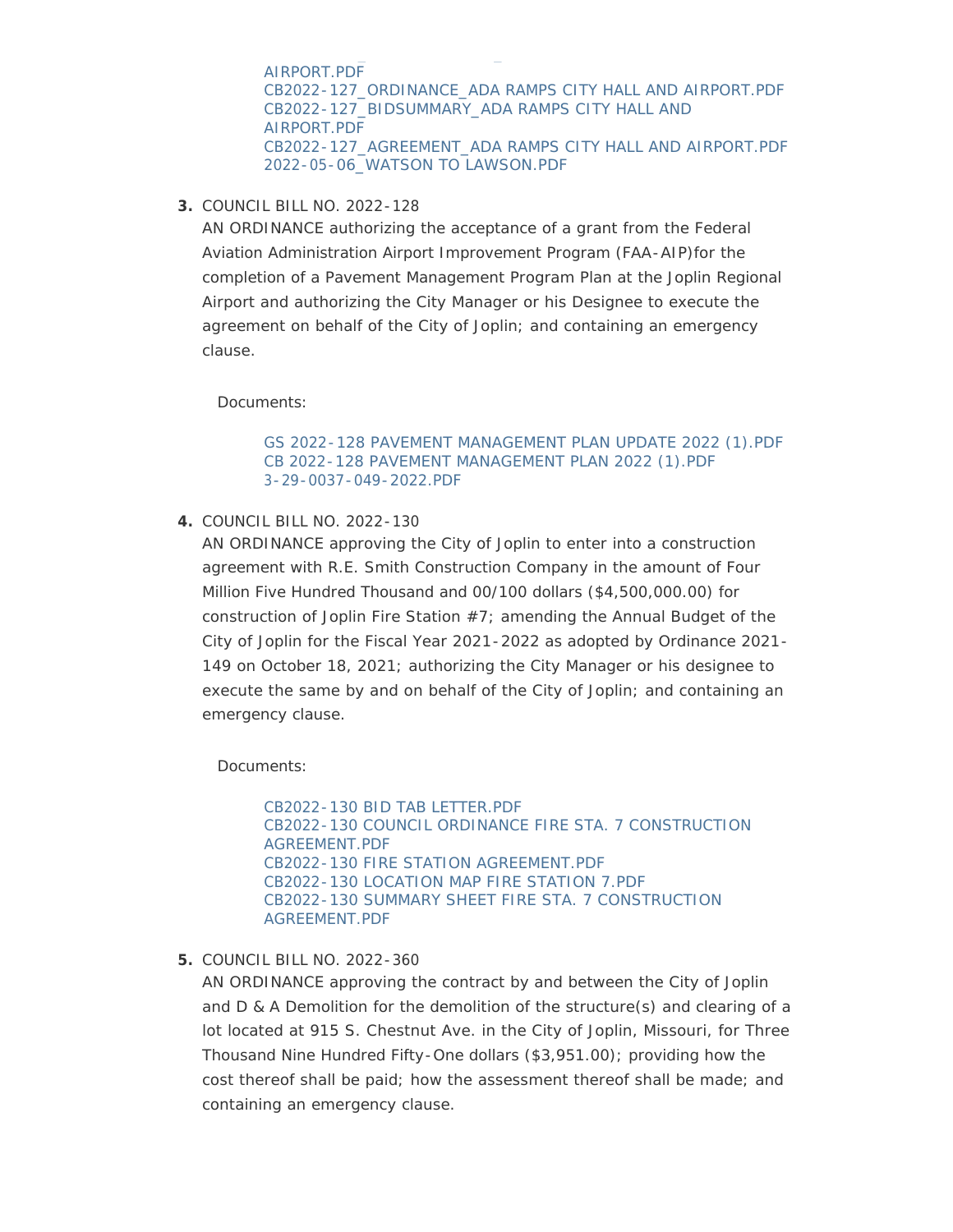[CB 2022-360 BIDS.PDF](http://www.joplinmo.org/AgendaCenter/ViewFile/Item/8543?fileID=51552) [CB 2022-360 PICTURES.PDF](http://www.joplinmo.org/AgendaCenter/ViewFile/Item/8543?fileID=51553) [CB 2022-360 SUMMARY.PDF](http://www.joplinmo.org/AgendaCenter/ViewFile/Item/8543?fileID=51554) [CB 2022-360.PDF](http://www.joplinmo.org/AgendaCenter/ViewFile/Item/8543?fileID=51555)

COUNCIL BILL NO. 2022-361 **6.**

AN ORDINANCE approving the contract by and between the City of Joplin and D & A Demolition for the demolition of the structure(s) and clearing of a lot located at 1918 S. Moffet Ave. in the City of Joplin, Missouri, for Four Thousand One Hundred Ten dollars (\$4,110.00); providing how the cost thereof shall be paid; how the assessment thereof shall be made; and containing an emergency clause.

Documents:

[CB 2022-361 BID.PDF](http://www.joplinmo.org/AgendaCenter/ViewFile/Item/8546?fileID=51756) [CB 2022-361.PDF](http://www.joplinmo.org/AgendaCenter/ViewFile/Item/8546?fileID=51757) [CB2022-361 PRESENTATION.PDF](http://www.joplinmo.org/AgendaCenter/ViewFile/Item/8546?fileID=51758) [CB2022-361 SUMMARY.PDF](http://www.joplinmo.org/AgendaCenter/ViewFile/Item/8546?fileID=51759)

COUNCIL BILL NO. 2022-362 **7.**

AN ORDINANCE approving the contract by and between the City of Joplin and USA Demolition for the demolition of the structure(s) and clearing of a lot located at 2304 S. Empire Ave. in the City of Joplin, Missouri, for Seven Thousand Five Hundred dollars (\$7,500.00); providing how the cost thereof shall be paid; how the assessment thereof shall be made; and containing an emergency clause.

Documents:

[CB 2022-362 ORDINANCE.PDF](http://www.joplinmo.org/AgendaCenter/ViewFile/Item/8547?fileID=51560) [CB2022-362 BID.PDF](http://www.joplinmo.org/AgendaCenter/ViewFile/Item/8547?fileID=51561) [CB2022-362 PRESENTATION.PDF](http://www.joplinmo.org/AgendaCenter/ViewFile/Item/8547?fileID=51562) [CB2022-362 SUMMARY.PDF](http://www.joplinmo.org/AgendaCenter/ViewFile/Item/8547?fileID=51563)

COUNCIL BILL NO. 2022-515 **8.**

AN ORDINANCE amending the Annual Budget of the City of Joplin for the Fiscal Year 2021-2022 as adopted by Ordinance 2021-149 on October 18, 2021, to adjust appropriations and containing an emergency clause.

Documents:

[CB 2022-515 SUMMARY BUDGET AMENDMENT.PDF](http://www.joplinmo.org/AgendaCenter/ViewFile/Item/8562?fileID=51879) [CB 2022-515 BUDGET AMENDMENT ORDINANCE.PDF](http://www.joplinmo.org/AgendaCenter/ViewFile/Item/8562?fileID=51877) [CB 2022-515 SCHEDULE A BUDGET AMENDMENT.PDF](http://www.joplinmo.org/AgendaCenter/ViewFile/Item/8562?fileID=51878)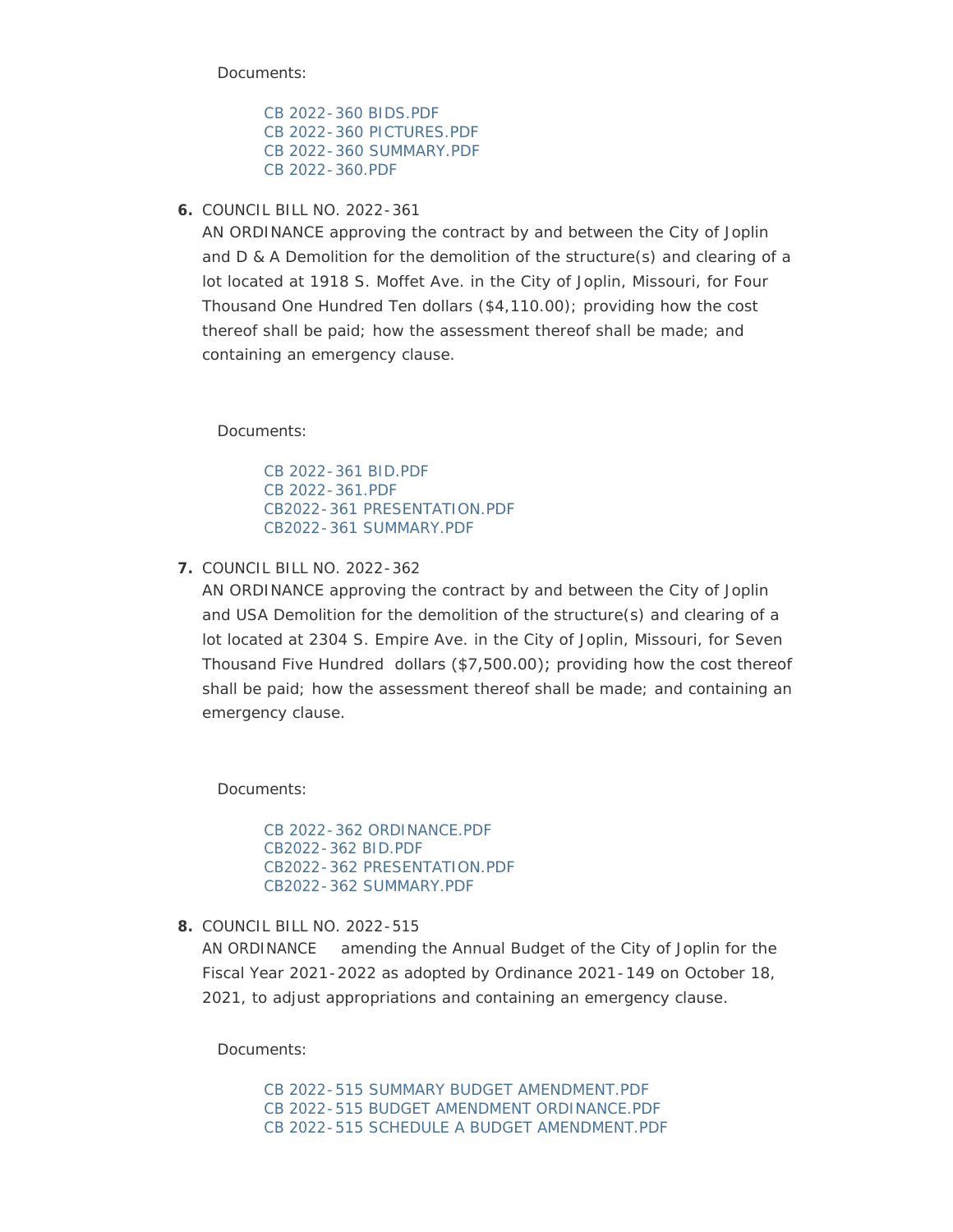COUNCIL BILL NO. 2022-516 **9.**

AN ORDINANCE approving the Real Estate Contract by and between the City of Joplin, Missouri, a Municipal Corporation, and Luciano Reyes, for the sale of one parcel located at 901 Missouri Avenue, totaling approximately 6,000 square feet of land; and authorizing the City Manager to execute the same by and on behalf of the City of Joplin; and containing an emergency clause.

Documents:

[CB 2022-516 SUMMARY LAND SALE 901 MISSOURI.PDF](http://www.joplinmo.org/AgendaCenter/ViewFile/Item/8563?fileID=51884) [CB 2022-516 LAND SALE ORDINANCE 901 MISSOURI.PDF](http://www.joplinmo.org/AgendaCenter/ViewFile/Item/8563?fileID=51881) [CB 2022-516 REAL ESTATE CONTRACT 901 MISSOURI.PDF](http://www.joplinmo.org/AgendaCenter/ViewFile/Item/8563?fileID=51883) [CB 2022-516 BID TABULATION.PDF](http://www.joplinmo.org/AgendaCenter/ViewFile/Item/8563?fileID=51880) [CB 2022-516 MAP OF 901 MISSOURI AVENUE.PDF](http://www.joplinmo.org/AgendaCenter/ViewFile/Item/8563?fileID=51882)

**10. COUNCIL BILL NO. 2022-517** 

AN ORDINANCE approving the Real Estate Contract by and between the City of Joplin, Missouri, a Municipal Corporation, and Parker Properties, for the sale of one parcel located at 121 North Schifferdecker Avenue, totaling approximately 6,000 square feet of land; and authorizing the City Manager to execute the same by and on behalf of the City of Joplin; and containing an emergency clause.

Documents:

[CB 2022-517 SUMMARY LAND SALE 121 N SCHIFFERDECKER.PDF](http://www.joplinmo.org/AgendaCenter/ViewFile/Item/8564?fileID=51889) [CB 2022-517 LAND SALE ORDINANCE 121 N SCHIFFERDECKER.PDF](http://www.joplinmo.org/AgendaCenter/ViewFile/Item/8564?fileID=51886) [CB 2022-517 REAL ESTATE CONTRACT 121 N SCHIFFERDECKER.PDF](http://www.joplinmo.org/AgendaCenter/ViewFile/Item/8564?fileID=51888) [CB 2022-517 BID TABULATION 121 N SCHIFFERDECKER.PDF](http://www.joplinmo.org/AgendaCenter/ViewFile/Item/8564?fileID=51885) [CB 2022-517 MAP OF 121 N SCHIFFERDECKER.PDF](http://www.joplinmo.org/AgendaCenter/ViewFile/Item/8564?fileID=51887)

COUNCIL BILL NO. 2022-518 **11.**

AN ORDINANCE approving the Real Estate Contract by and between the City of Joplin, Missouri, a Municipal Corporation, and Parker Properties, for the sale of one parcel located at 2711 Washington Avenue, totaling approximately 8,892 square feet of land; and authorizing the City Manager to execute the same by and on behalf of the City of Joplin; and containing an emergency clause.

Documents:

[CB 2022-518 SUMMARY LAND SALE 2711 WASHINGTON.PDF](http://www.joplinmo.org/AgendaCenter/ViewFile/Item/8565?fileID=51894) [CB 2022-518 LAND SALE ORDINANCE 2711 WASHINGTON.PDF](http://www.joplinmo.org/AgendaCenter/ViewFile/Item/8565?fileID=51891) [CB 2022-518 REAL ESTATE CONTRACT 2711 WASHINGTON.PDF](http://www.joplinmo.org/AgendaCenter/ViewFile/Item/8565?fileID=51893) [CB 2022-518 BID TABULATION 2711 WASHINGTON.PDF](http://www.joplinmo.org/AgendaCenter/ViewFile/Item/8565?fileID=51890) [CB 2022-518 MAP OF 2711 WASHINGTON.PDF](http://www.joplinmo.org/AgendaCenter/ViewFile/Item/8565?fileID=51892)

COUNCIL BILL NO. 2022-519 **12.** AN ORDINANCE approving the Real Estate Contract by and between the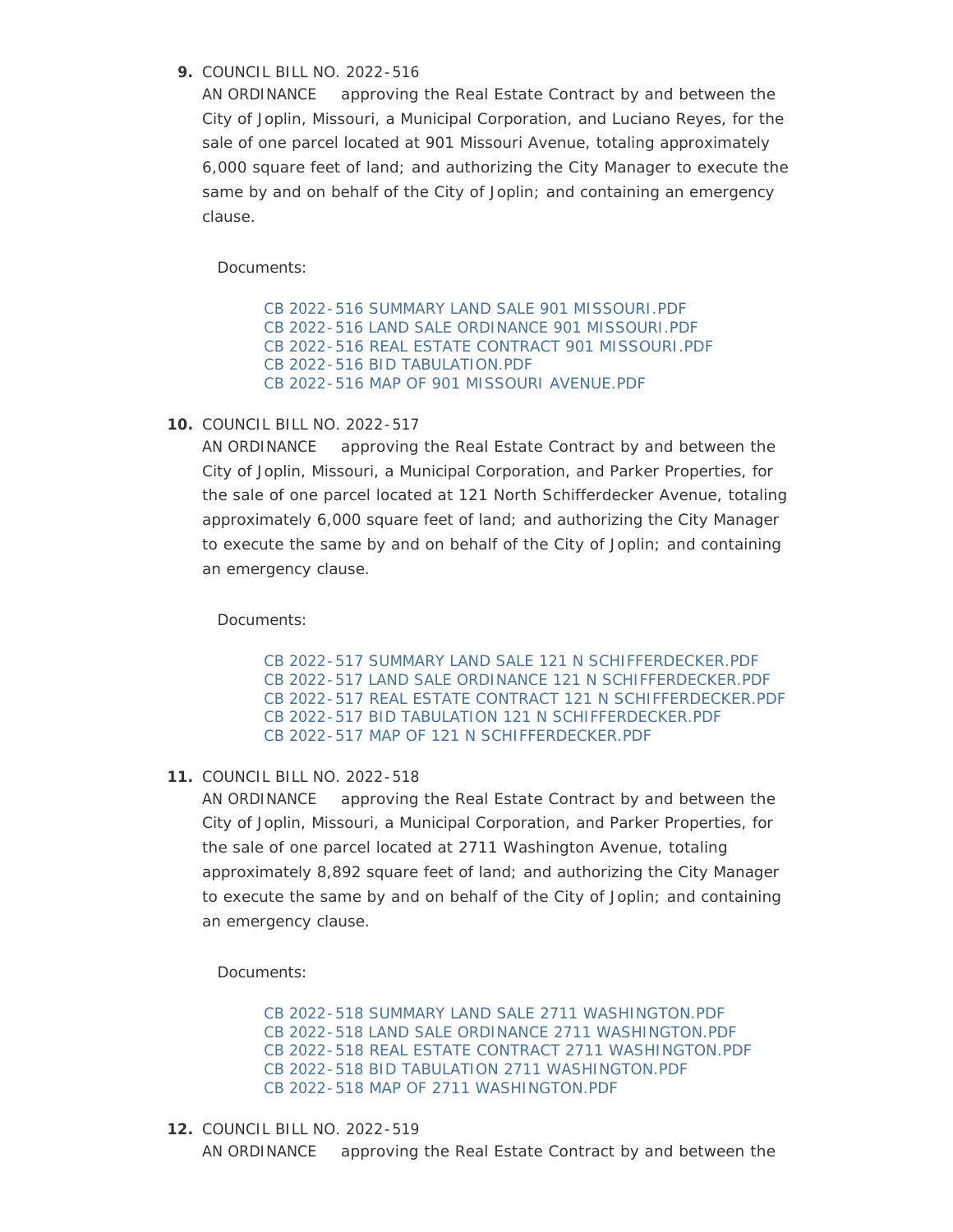City of Joplin, Missouri, a Municipal Corporation, and Parker Properties, for the sale of one parcel located at 2705 Washington Avenue, totaling approximately 8,892 square feet of land; and authorizing the City Manager to execute the same by and on behalf of the City of Joplin; and containing an emergency clause.

Documents:

[CB 2022-519 SUMMARY LAND SALE 2705 WASHINGTON.PDF](http://www.joplinmo.org/AgendaCenter/ViewFile/Item/8566?fileID=51899) [CB 2022-519 LAND SALE ORDINANCE 2705 WASHINGTON.PDF](http://www.joplinmo.org/AgendaCenter/ViewFile/Item/8566?fileID=51896) [CB 2022-519 REAL ESTATE CONTRACT 2705 WASHINGTON.PDF](http://www.joplinmo.org/AgendaCenter/ViewFile/Item/8566?fileID=51898) [CB 2022-519 BID TABULATION 2705 WASHINGTON.PDF](http://www.joplinmo.org/AgendaCenter/ViewFile/Item/8566?fileID=51895) [CB 2022-519 MAP OF 2705 WASHINGTON.PDF](http://www.joplinmo.org/AgendaCenter/ViewFile/Item/8566?fileID=51897)

COUNCIL BILL NO. 2022-520 **13.**

AN ORDINANCE approving the Real Estate Contract by and between the City of Joplin, Missouri, a Municipal Corporation, and Parker Properties, for the sale of one parcel located at 807 McKinley Avenue, totaling approximately 6,250 square feet of land; and authorizing the City Manager to execute the same by and on behalf of the City of Joplin; and containing an emergency clause.

Documents:

[CB 2022-520 SUMMARY LAND SALE 807 MCKINLEY.PDF](http://www.joplinmo.org/AgendaCenter/ViewFile/Item/8567?fileID=51904) [CB 2022-520 LAND SALE ORDINANCE 807 MCKINLEY.PDF](http://www.joplinmo.org/AgendaCenter/ViewFile/Item/8567?fileID=51901) [CB 2022-520 REAL ESTATE CONTRACT 807 MCKINLEY.PDF](http://www.joplinmo.org/AgendaCenter/ViewFile/Item/8567?fileID=51903) [CB 2022-520 BID TABULATION 807 MCKINLEY.PDF](http://www.joplinmo.org/AgendaCenter/ViewFile/Item/8567?fileID=51900) [CB 2022-520 MAP OF 807 MCKINLEY.PDF](http://www.joplinmo.org/AgendaCenter/ViewFile/Item/8567?fileID=51902)

#### **Ordinances - First Reading 11.**

COUNCIL BILL NO. 2022-124 **1.** AN ORDINANCE Amending Chapter 118 Utilities, by repealing Chapter 118 Utilities, and enacting a new Chapter 118 Utilities in lieu thereof.

Documents:

[GS 2022-124 AMENDING CHAPTER 118 EPA STREAMLINING RULE.PDF](http://www.joplinmo.org/AgendaCenter/ViewFile/Item/8548?fileID=51761) [CB 2022-124 FACT SHEET.PDF](http://www.joplinmo.org/AgendaCenter/ViewFile/Item/8548?fileID=51762) [CB 2022-124.PDF](http://www.joplinmo.org/AgendaCenter/ViewFile/Item/8548?fileID=51993) [CB 2022-124 EXHIBIT A.PDF](http://www.joplinmo.org/AgendaCenter/ViewFile/Item/8548?fileID=51992)

COUNCIL BILL NO. 2022-129 **2.**

AN ORDINANCE approving a Work Authorization with Olsson in the not to exceed amount of One Hundred Sixty-Two Thousand Seven Hundred Fifty and 00/100 dollars (\$162,750.00) for professional engineering consulting services for the design of the Grand Falls Trail; and authorizing the City Manager or his designee to execute the same by and on behalf of the City of Joplin.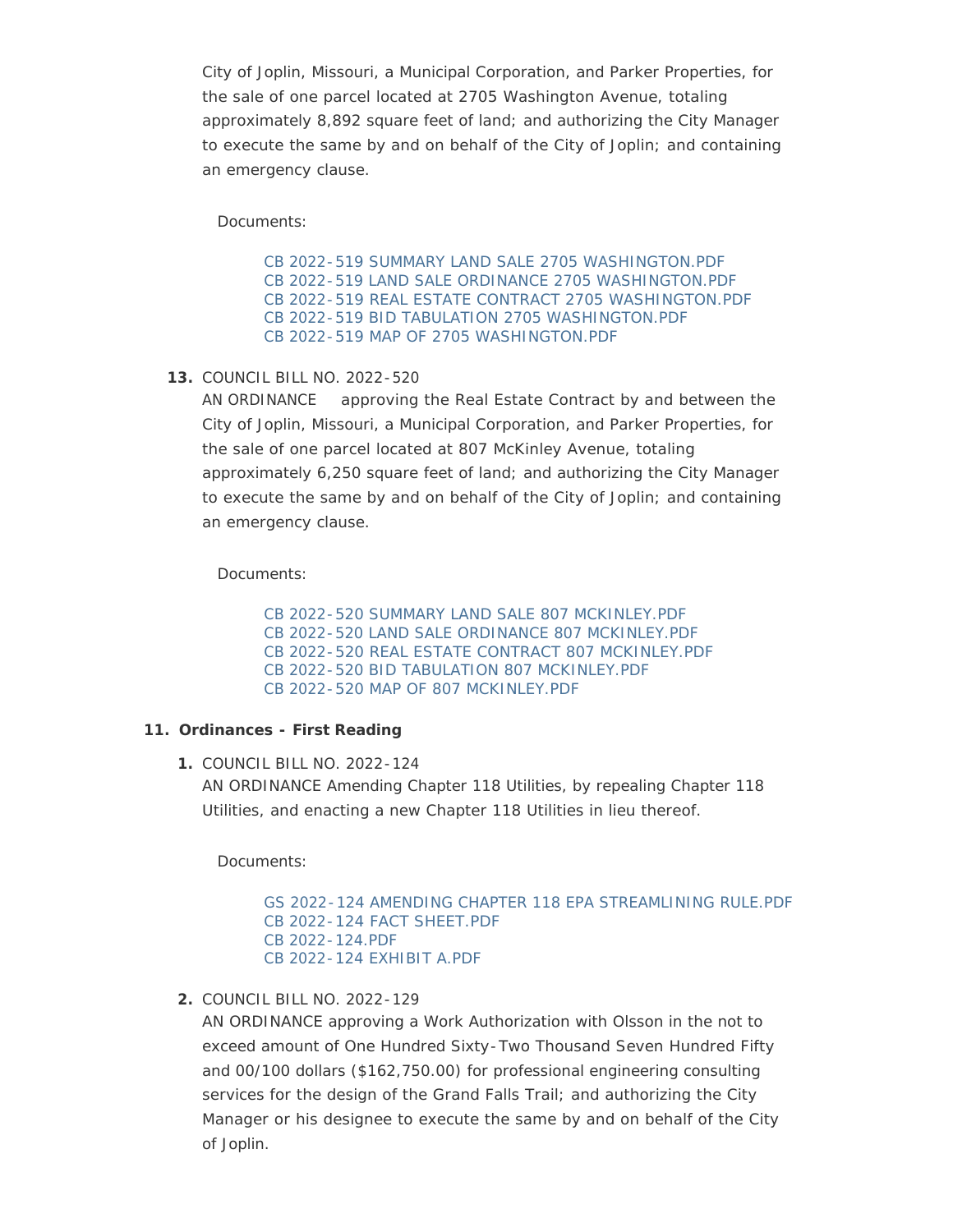[OLSSON GRAND FALLS TRAIL WORK AUTHORIZATION SUMMARY](http://www.joplinmo.org/AgendaCenter/ViewFile/Item/8579?fileID=51942)  SHEET.PDF [OLSSON GRAND FALLS TRAIL WORK AUTHORIZATION](http://www.joplinmo.org/AgendaCenter/ViewFile/Item/8579?fileID=51943)  ORDINANCE.PDF [CITY OF JOPLIN OC SCOPE - OLS-OC22-02 GRAND FALLS.PDF](http://www.joplinmo.org/AgendaCenter/ViewFile/Item/8579?fileID=51944) [EXHIBIT 1.PDF](http://www.joplinmo.org/AgendaCenter/ViewFile/Item/8579?fileID=51945)

# **Ordinances - Second Reading And Third Reading 12.**

COUNCIL BILL NO. 2022-123 **1.**

AN ORDINANCE approving the City of Joplin to enter into a construction agreement with Joplin Industrial Electric Inc., in the amount of One Hundred Eighty-Six Thousand Four Hundred Ninety-Six and 00/100 Dollars (\$186,496.00) for construction of the Murphy Boulevard High Water Automated Gates System project (TS0804); and authorizing the City Manager or his designee to execute the same by and on behalf of the City of Joplin.

Documents:

[MURPHY BOULEVARD AUTOMATED GATES SUMMARY SHEET.PDF](http://www.joplinmo.org/AgendaCenter/ViewFile/Item/8580?fileID=51946) [MURPHY BOULEVARD AUTOMATED GATES CB.PDF](http://www.joplinmo.org/AgendaCenter/ViewFile/Item/8580?fileID=51947) [COUNCIL BILL AUTOMATED GATES LOCATION MAP.PDF](http://www.joplinmo.org/AgendaCenter/ViewFile/Item/8580?fileID=51948) [BID SUMMARY \(1\).PDF](http://www.joplinmo.org/AgendaCenter/ViewFile/Item/8580?fileID=51949) [AGREEMENT \(1\).PDF](http://www.joplinmo.org/AgendaCenter/ViewFile/Item/8580?fileID=51950)

# **Unfinished Business 13.**

# **New Business 14.**

1. Results Of The April 5, 2022, General Election Recount

Documents:

# [RECOUNT RESULTS JASPER AND NEWTON.PDF](http://www.joplinmo.org/AgendaCenter/ViewFile/Item/8576?fileID=51932)

Joplin, built on generations of people with grit and determination, is a regional hub at the crossroads of America. Our diverse people and employers thrive because of our healthy lifestyles, exceptional neighborhoods, lifelong learning opportunities and cultural & recreational amenities.

Ad Omnia Parata

Together we are ready for anything.